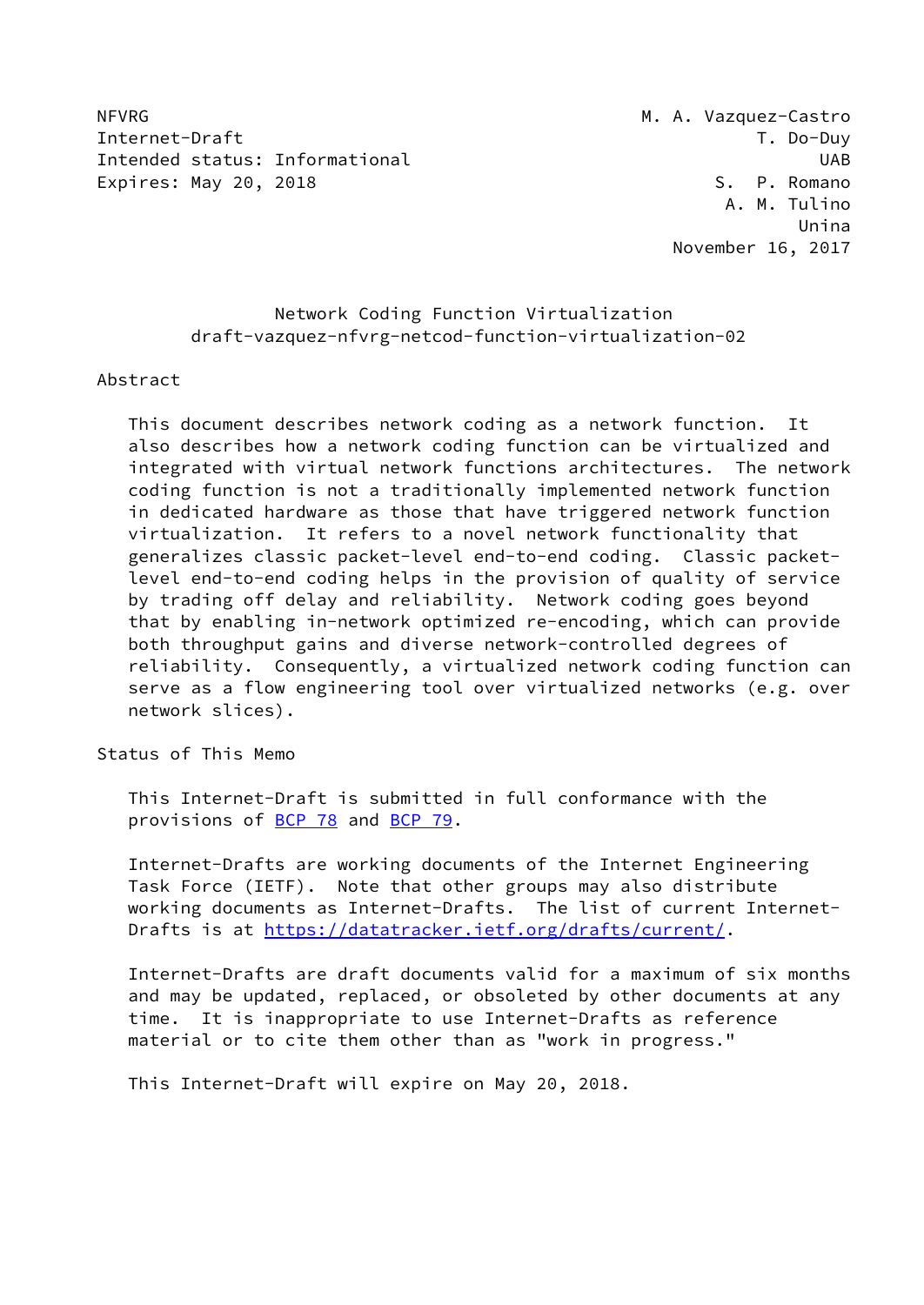### Copyright Notice

 Copyright (c) 2017 IETF Trust and the persons identified as the document authors. All rights reserved.

This document is subject to **[BCP 78](https://datatracker.ietf.org/doc/pdf/bcp78)** and the IETF Trust's Legal Provisions Relating to IETF Documents [\(https://trustee.ietf.org/license-info](https://trustee.ietf.org/license-info)) in effect on the date of publication of this document. Please review these documents carefully, as they describe your rights and restrictions with respect to this document. Code Components extracted from this document must include Simplified BSD License text as described in Section 4.e of the Trust Legal Provisions and are provided without warranty as described in the Simplified BSD License.

## Table of Contents

| $\perp$ .                                                          | $\overline{\mathbf{3}}$ |
|--------------------------------------------------------------------|-------------------------|
| Conventions used in this document<br>2.                            | $\overline{4}$          |
| Network coding as a network function<br>3.                         | $\overline{5}$          |
| $3.1$ . Design domains of the network coding function              | 6                       |
|                                                                    | 6                       |
|                                                                    | 6                       |
|                                                                    |                         |
| $3.2$ . Flexible modular design via sets of subfunctions $\dots$ . | $\frac{7}{7}$           |
| 3.2.1. Coding/Re-encoding/Decoding Functionalities (CRDF) .        | $\overline{7}$          |
| $3.2.2.$ Flow Engineering Functionalities (FEF) $ \cdot $          | $\overline{1}$          |
| $3.2.3$ . Physical/Abstraction Functionalities (PAF)               | $\overline{1}$          |
| Virtual Network Coding Function<br>4.                              | $\overline{1}$          |
| $\underline{4.1}$ . Virtualization of flows                        | $\overline{1}$          |
| $4.2$ . Integration with ETSI NFV architecture                     | $\underline{8}$         |
|                                                                    | 9                       |
| $4.3.1$ . The SHINE use case                                       | 10                      |
| $\overline{5}$ .                                                   | 14                      |
| Differences with respect to version $-01$<br>6.                    | 14                      |
| $\overline{1}$ .                                                   | <u>14</u>               |
| 8.                                                                 | 14                      |
| 9.                                                                 | 15                      |
|                                                                    | 15                      |
| 10.1. Normative Information References 15                          |                         |
| 10.2. Conceptual ground basis 15                                   |                         |
| 10.3. Application references 15                                    |                         |
| Authors' Addresses                                                 | 17                      |
|                                                                    |                         |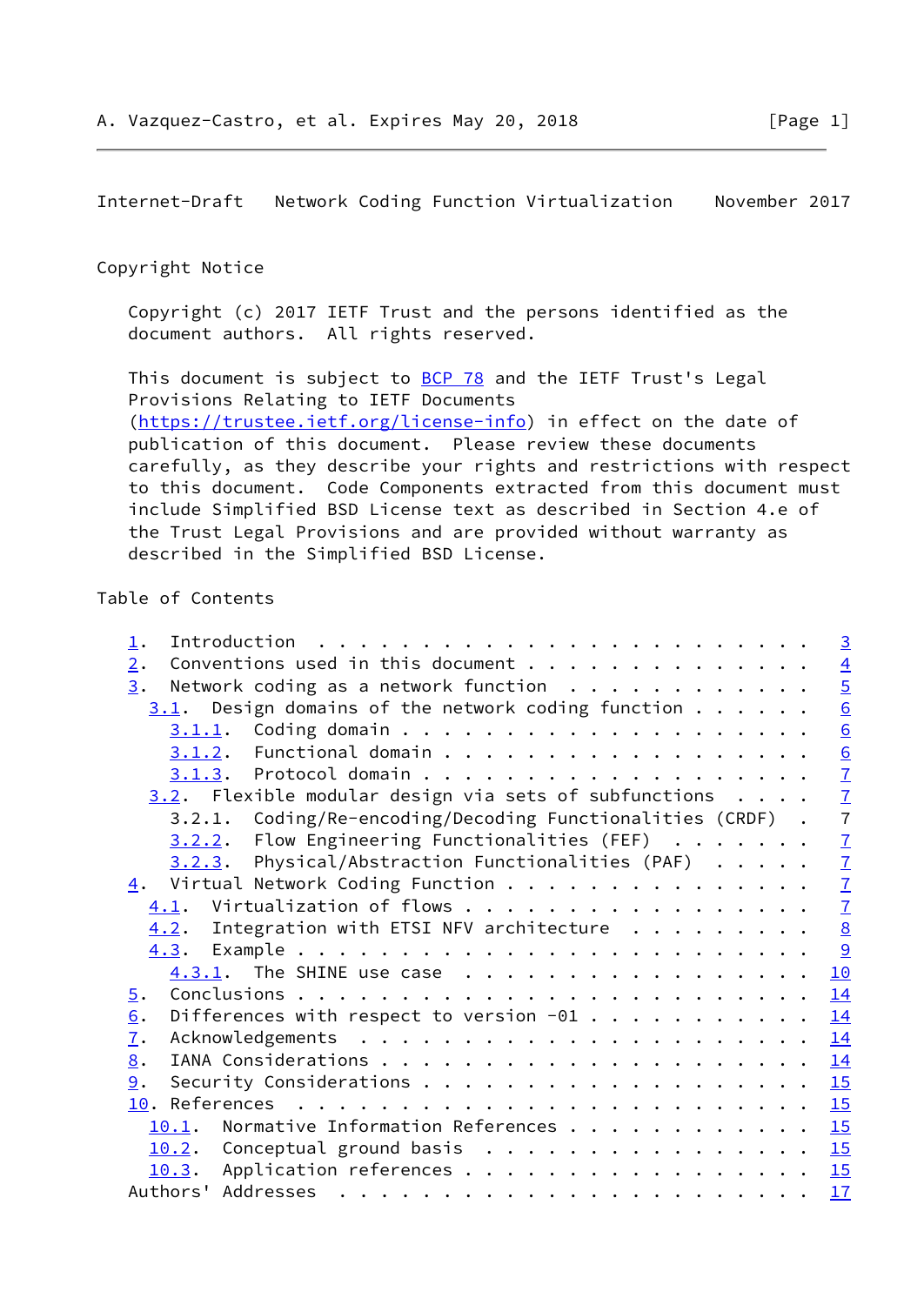A. Vazquez-Castro, et al. Expires May 20, 2018 [Page 2]

<span id="page-2-1"></span>Internet-Draft Network Coding Function Virtualization November 2017

#### <span id="page-2-0"></span>[1](#page-2-0). Introduction

 Network coding(NC) is a novel technology that can be seen as the generalization of classic point to point coding to coding for network flows. As with classic coding, both information theoretical and algebraic codes literature provide the conceptual solid basis of NC. Such conceptual basis has clarified NC benefits and corresponding tradeoffs, which need to be considered in practical implementations of the technology.

 NC does not replace end-to-end (packet-level block) coding, which is a well-established technology for the per-flow provision of quality of service by trading off delay and reliability. Instead, NC provides coding within and across network flows relying on in-network re-encoding based on service-intent-oriented policy strategies. By means of such policy strategies, the provision of quality of service that NC can offer can be tailored according to desired network service intent.

 For its operation, NC relies on having access to network, computation and storage resources throughout the network. Such novel networking, computational and storage ingredients of a coding technology calls for novel practical design approaches to truly exploit the potential capabilities of NC.

 On the other hand, Network Function Virtualization (NFV) and NC can be seen as different ways to address different challenges in the design of upcoming network technologies. Moreover, NC is not a traditionally implemented network function in dedicated hardware, which are the network functions that have triggered the design of NFV architectures. However, in this document we show the feasibility and benefits of virtualizing the network coding function.

 The objective of this document is not to explain network coding technology. The interested reader should find this information outside this document.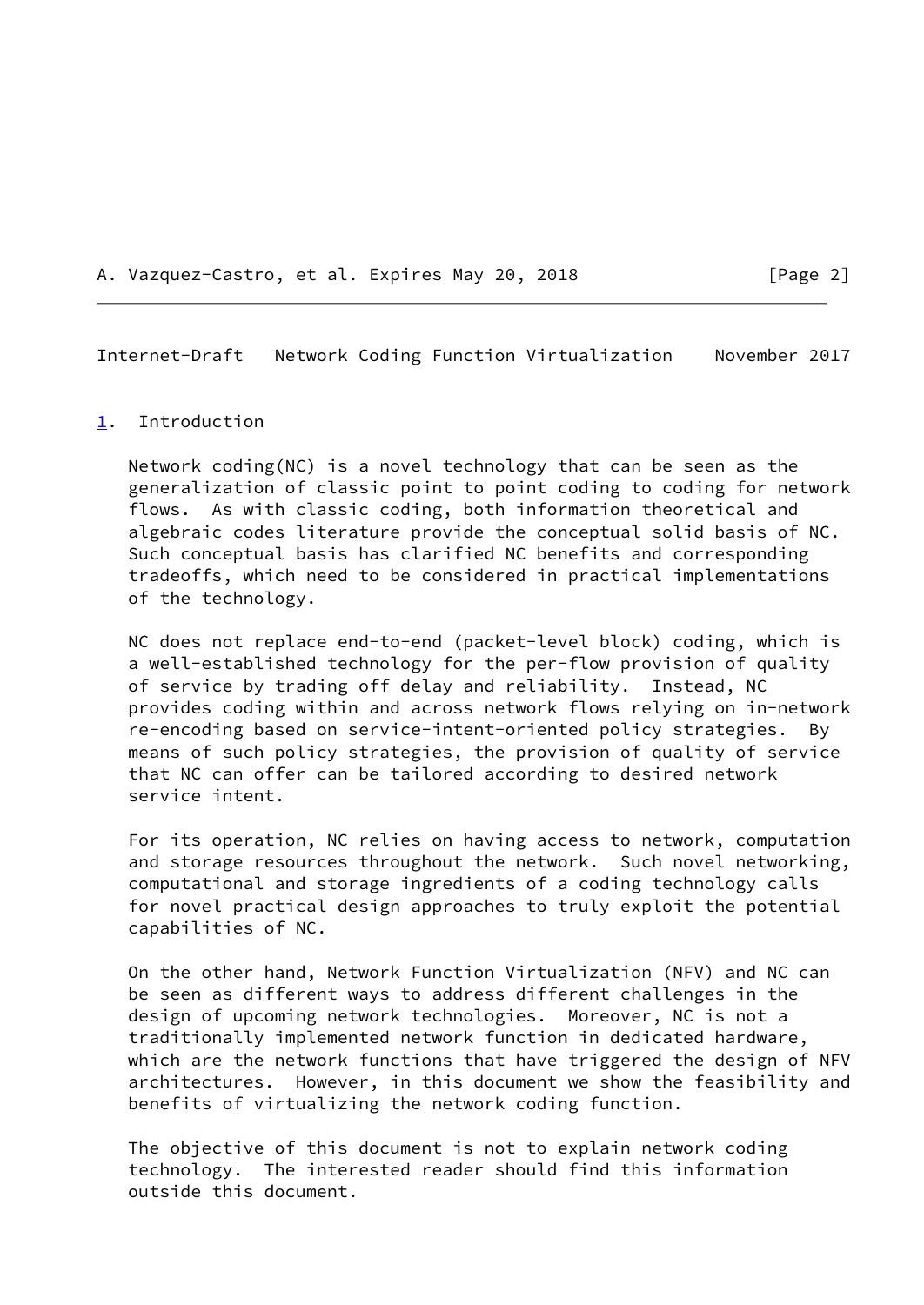The objective of this document is fundamentally two fold. First, we show that NC can be designed as a (modular) network function. The modularity is convenient for the user and is given as sets of elementary functionalities (toolboxes) that are defined independent of the physical network. Second, we show that the NC function requirements of connectivity, computation and storage resources find a natural practical design solution in the integration of the NC function with available NFV architectural frameworks. Such solution is described here and it combines network protocol-driven and system modular-driven design approaches.

A. Vazquez-Castro, et al. Expires May 20, 2018 [Page 3]

<span id="page-3-0"></span>Internet-Draft Network Coding Function Virtualization November 2017

 The resulting Virtual Network Coding Function (VNCF) can be useful for upcoming networking needs derived from network virtualization.

 In order to provide the readers with a flavor of how the ideas presented in this draft might be applied to real-world communication scenarios, we will describe an interesting use case related to the creation of a hybrid satellite-terrestrial infrastructure for the effective delivery of multimedia contents to end-users. The architecture in question envisages a combination of multicast, simulcast and unicast communication scenarios where satellite links are exploited to support local in-network caching. The satellite acts as the interconnection link between distributed in-network caches and terrestrial CDN (Cotent Delivery Network) and/or feeds edge-network caches at micro-centre locations.

 The example architecture will be orchestrated through an enhanced NFV management framework exposing Network Coding functionality as a Virtual Network Function (VNF). Such a function will in our case implement a novel "combined coding" technique targeting the optimization of multicast-enabled transmissions in the presence of caching. More precisely, it will leverage cutting-edge solutions for decentralized random caching which, combined with an original content distribution technique based on coded multicast, will allow us to abtain "order-optimal" performance.

 In a nutshell, the above mentioned technique allows us to somehow multiplex multiple transmission chunks on a single packet, thus enabling us to meet the twofold objective of optimizing the use of the broadcast communication medium while at the same time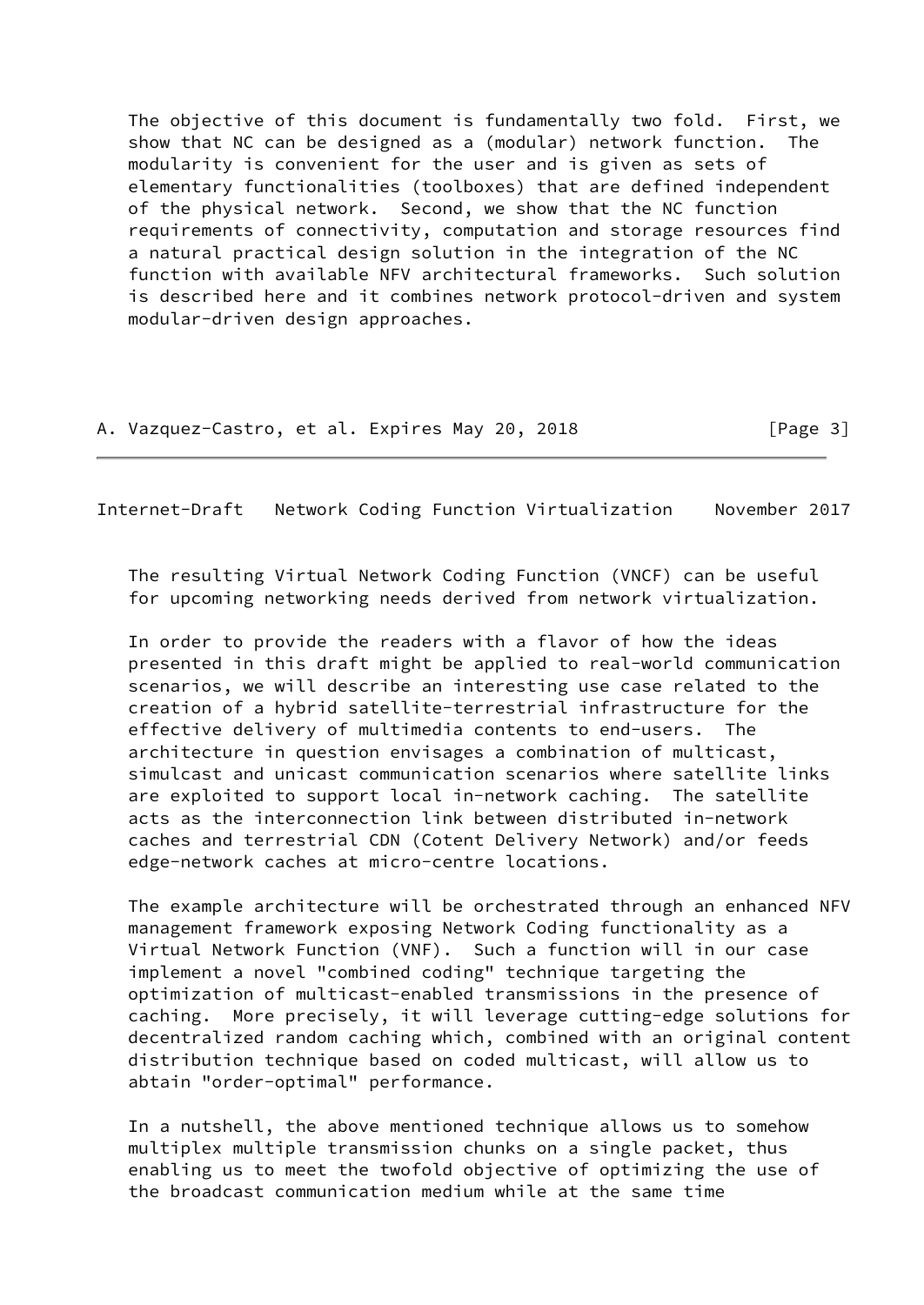dramatically increasing the security level of satellite-enabled transmissions, by making them resilient to network attacks like snooping and eavesdropping.

<span id="page-4-0"></span>[2](#page-4-0). Conventions used in this document

 The following terms defined in this document can be found in the ETSI NFV [\[etsi\\_gs\\_nfv\\_002\\_v1.2.1](#page-16-4)] and the IETF [I-D.irtf-nwcrg-networkcoding-taxonomy].

 Coherent Network Coding: Source and destination nodes know network topology and coding operations at intermediate nodes.

 Noncoherent Network Coding: Source and destination nodes do not know network topology and intermediate coding operations. In this case, random network coding can be applied.

 Flow: A stream of physical packets logically grouped from the network coding perspective. These packets may come from the same application

A. Vazquez-Castro, et al. Expires May 20, 2018 [Page 4]

<span id="page-4-1"></span>Internet-Draft Network Coding Function Virtualization November 2017

 (in that case they are identified by the five-tuple: source and destination IP address, transport protocol ID, and source and destination port of the transport protocol), or come from the same source host (in which case they are identified by the 3-tuple source and destination IP address, Type of Service (TOS) or Diffserv code point(DSCP)). This distinction depends on the use-case where network coding is applied.

 Intra-flow coding: Network coding over payloads belonging to the same flow.

 Inter-flow coding: Network coding over payloads belonging to multiple flows.

 End-to-end coding : Transport stream is coded and decoded at end points.

Coding node: Node performing coding operations.

 Virtualized Infrastructure Manager (VIM): functional block that is responsible for controlling and managing the NFVI compute, storage and network resources, usually within one operator's Infrastructure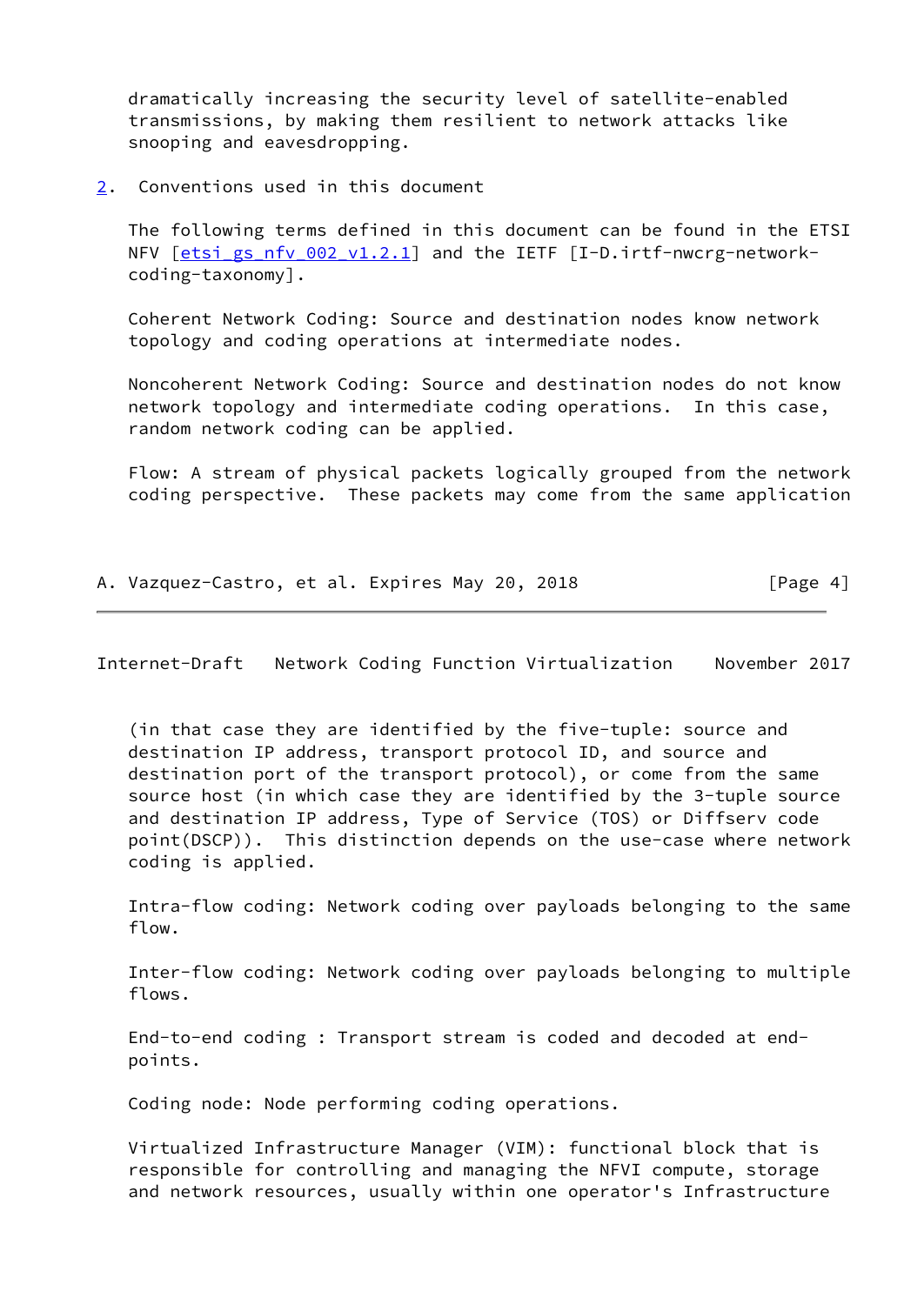Domain.

 Virtualized Network Function (VNF): implementation of a Network Function that can be deployed on a Network Function Virtualization Infrastructure (NFVI).

 Virtualized Network Function Manager (VNFM): functional block that is responsible for the lifecycle management of VNF.

 NFV Infrastructure (NFVI): totality of all hardware and software components which build up the environment in which VNFs are deployed.

 NFV Orchestrator (NFVO): functional block that manages the Network Service (NS) lifecycle and coordinates the management of NS lifecycle, VNF lifecycle (supported by the VNFM) and NFVI resources (supported by the VIM) to ensure an optimized allocation of the necessary resources and connectivity.

 NFV Management and Orchestration (NFV-MANO): functions collectively provided by NFVO, VNFM, and VIM.

<span id="page-5-0"></span>[3](#page-5-0). Network coding as a network function

A. Vazquez-Castro, et al. Expires May 20, 2018 [Page 5]

<span id="page-5-2"></span>Internet-Draft Network Coding Function Virtualization November 2017

<span id="page-5-1"></span>[3.1](#page-5-1). Design domains of the network coding function

 NC design involves different domains. There are three reasons to identify such different domains for the design of network coding functions.

 First, network coding is intrinsically multidisciplinary involving at least dealing with the design of codes and networking using codes. Therefore development of solutions can benefit from a clear distinction of in which domain experts are contributing.

 Second, a network coding function is a transversal network function that can be used to provide solutions to different types of problems such as congestion problems, bottleneck problems, losses problems, security problems, etc. Therefore, there should be more design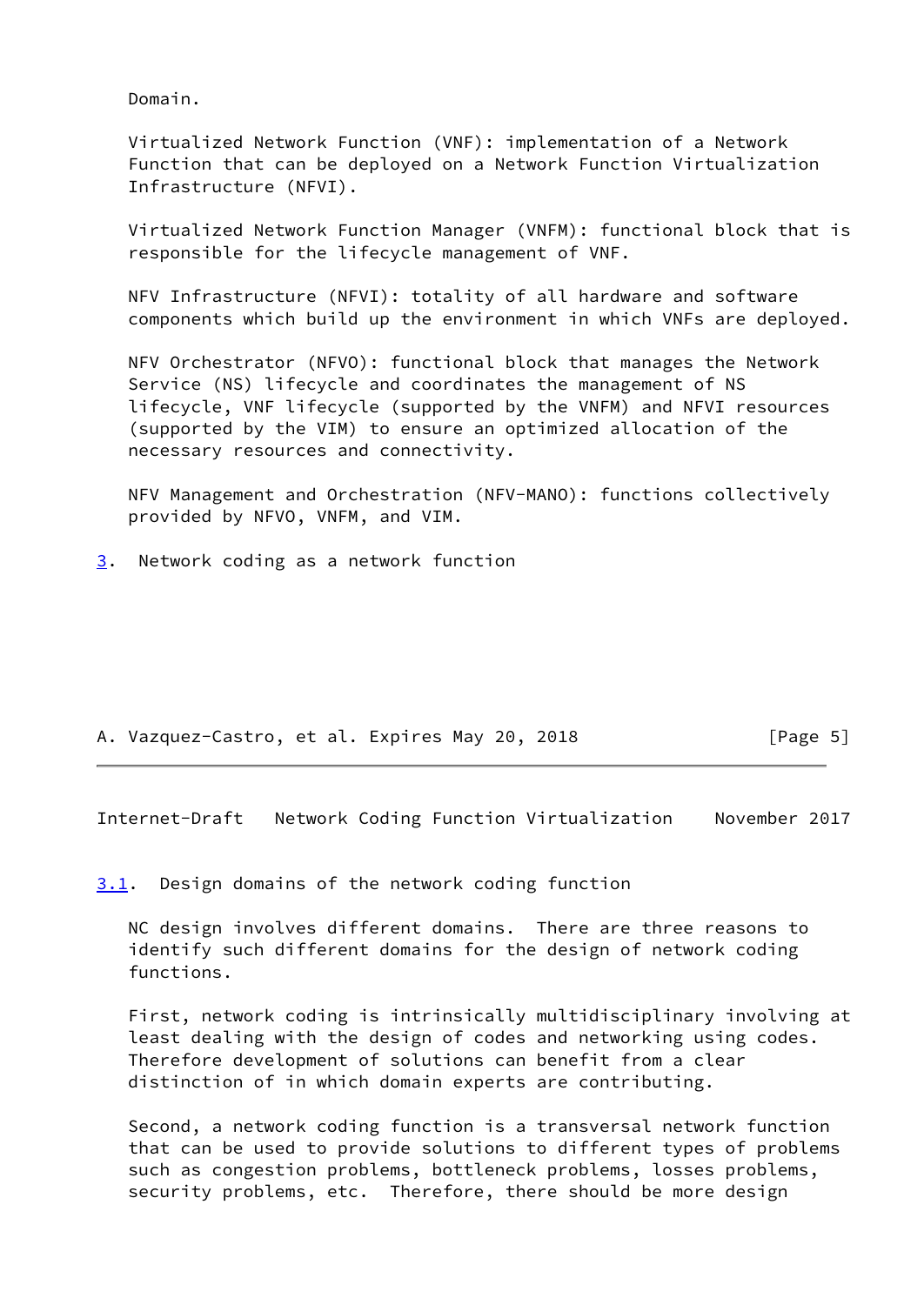domains other than purely protocol domain as it is the case with standard protocols.

 Finally, a network coding function that will operate over softwarised networks with cloud storage and computational resources, needs to be designed in a way that is close to a functional software architecture.

 We identify at least the three domains, as illustrated in the following subsections.

<span id="page-6-0"></span>[3.1.1](#page-6-0). Coding domain

 This is th domain for the design of network coding codebooks, coherent or noncoherent encoding/decoding schemes, performance benchmarks, appropriate mathematical-to-logic maps, etc. This is a domain fundamentally designed by coding theorists.

[Editor's note] To be completed...

<span id="page-6-1"></span>[3.1.2](#page-6-1). Functional domain

 This is the domain for the design of the different sub-functions for network coding to achieve the desired design objectives upon abstractions of networks and systems.

 This domain jointly requires to consider physical-logical abstraction, identification of network coding application to either inter-flow or intra-flow network coding, service intent and related networking for the provision of quality of service.

[Editor's note] To be completed...

A. Vazquez-Castro, et al. Expires May 20, 2018 [Page 6]

<span id="page-6-3"></span>Internet-Draft Network Coding Function Virtualization November 2017

<span id="page-6-2"></span>[3.1.3](#page-6-2). Protocol domain

 This is the domain for the design of headers, initial settings, etc for the physical transporting of the network coded information flow as one way or interactive protocols.

[Editor's note] To be completed...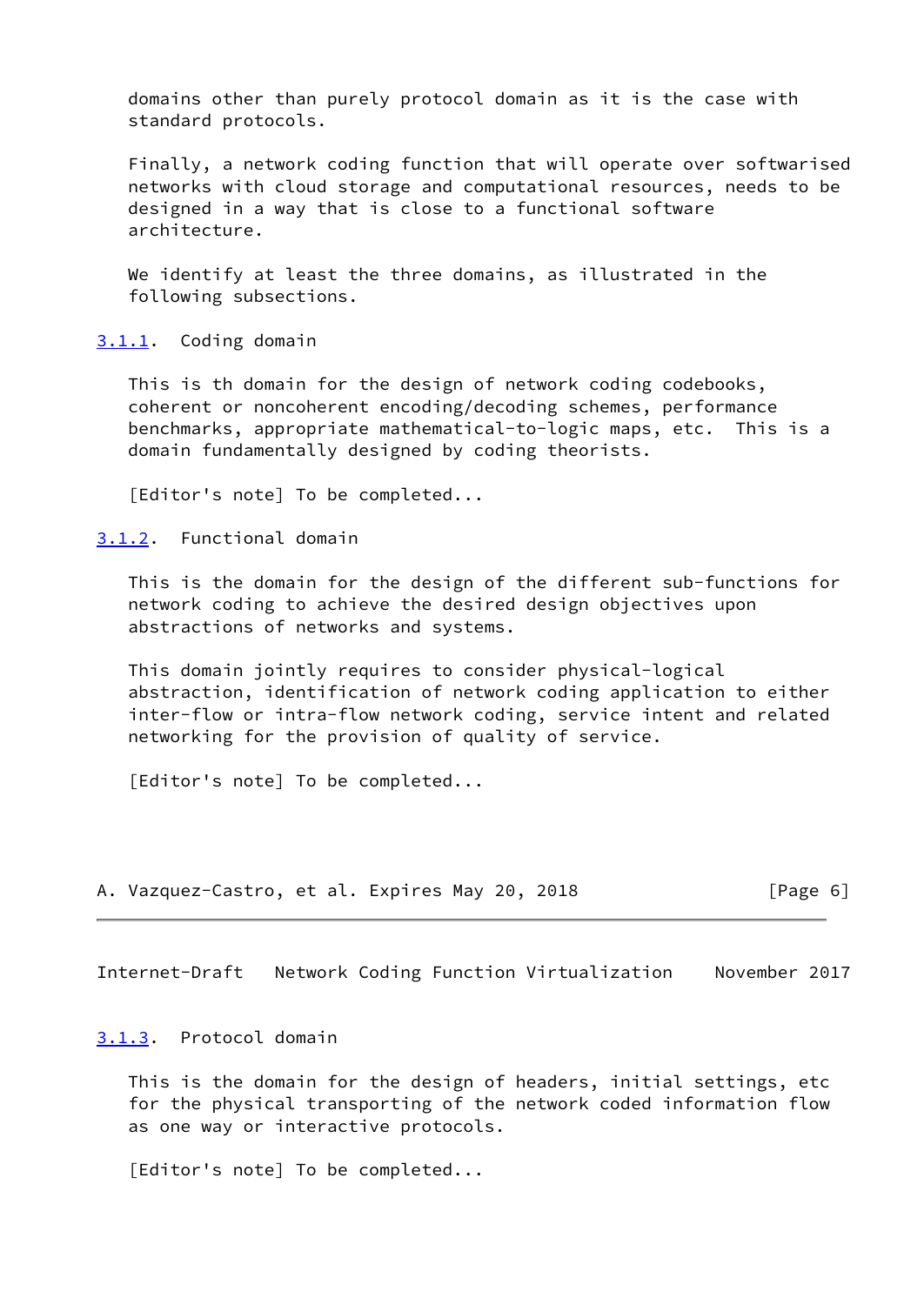<span id="page-7-0"></span>[3.2](#page-7-0). Flexible modular design via sets of subfunctions

 In order to provide the designer with sufficient flexibility, NC elementary sub-functionalities can be grouped in the functional domain as a set of toolboxes that the designer can use.

We define the three toolboxes described in the following subsections.

<span id="page-7-6"></span>[3.2.1](#page-7-6). Coding/Re-encoding/Decoding Functionalities (CRDF)

[Editor's note] To be completed...

<span id="page-7-1"></span>[3.2.2](#page-7-1). Flow Engineering Functionalities (FEF)

 These subfunctionalities perform optimization of available network resources to optimally perform NC to meet the service design targets depending on the (statistical) status of the networks (congestion, link failures, etc).

[Editor's note] To be completed...

<span id="page-7-2"></span>[3.2.3](#page-7-2). Physical/Abstraction Functionalities (PAF)

 These subfunctionalities performing interaction with available storage and computation physical resources that are abstracted by the other toolboxes.

[Editor's note] To be completed...

<span id="page-7-3"></span>[4](#page-7-3). Virtual Network Coding Function

<span id="page-7-4"></span>[4.1](#page-7-4). Virtualization of flows

 An important differentiating aspect of NC with respect to traditional networking technologies is the following. A network flow for a NC network function is understood as a stream of physical packets logically grouped from the network coding perspective.

 NC can optimize the NC operation abstracting such physical flow as a mathematical model, which can be subject of computational

A. Vazquez-Castro, et al. Expires May 20, 2018 [Page 7]

<span id="page-7-5"></span>Internet-Draft Network Coding Function Virtualization November 2017

manipulation. This makes NC to be naturally integrated into a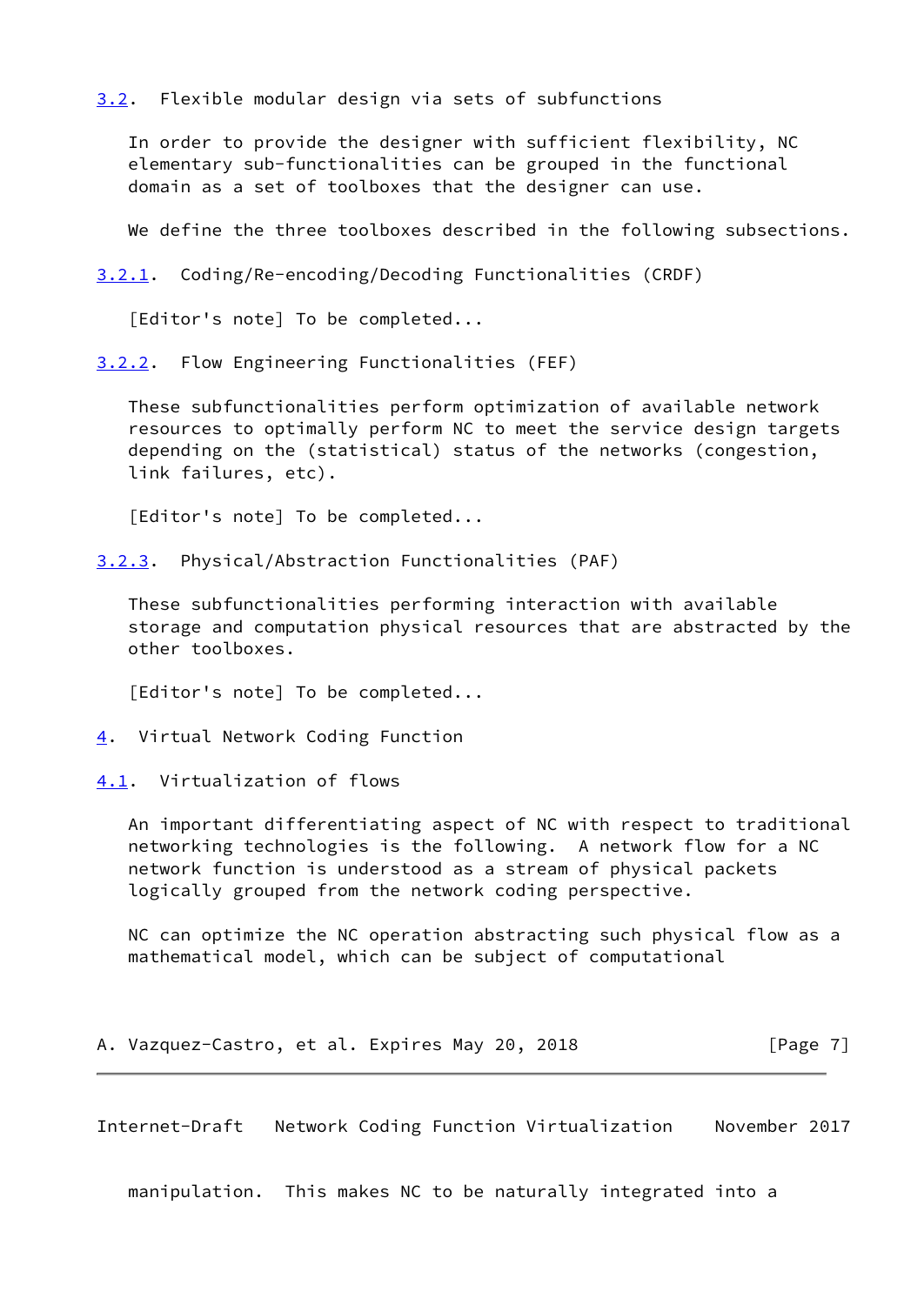virtualized framework of abstract entities such as virtual network or network slices. This is because in the NC case, not only the network and resources are abstracted, but also the stream of packets is abstracted.

 Consequently, when interpreting NC as a functionality provided to the network, NC function virtualization simply consists of integrating the NC functional toolboxes described in the previous section into existing architectural NFV frameworks. The virtualization of the network flow is managed by the NC function (CRDF toolbox), and the virtualization of all the functionalities described in [Section 3](#page-5-0) has no difference with respect to any other network function.

#### <span id="page-8-0"></span>[4.2](#page-8-0). Integration with ETSI NFV architecture

 Figure 1 shows our proposed virtual NC network function (VNCF). It is integrated with the ETSI NFV architecture given the abstracted underlying physical system/network as part of NFVI.

 The integration naturally includes too exchanges between VNCF and NFV-MANO over reference points.

 Clearly, the functionalities of the FEF toolbox need to interact with the NFVO, VNFM, and VIM. Note that the NFVO two main responsibilities of orchestration of NFVI resources across VIMs and the life-cycle management of network services, fit perfectly the needs of the FEF and PAF toolboxes. Specifically, the FEF can obtain available network, connectivity and computation resources, geo statistical status of the networks such as congestion, link failures, etc. With these, NC operation can be optimized to meet the service design targets given the service-specific design constraints. The optimization may result into manipulation of the (non-physical) flows and other flow engineering policies. On the other hand, the FEF can interact with the VIM to obtain the allocation, upgrade, release, etc of NFVI resources.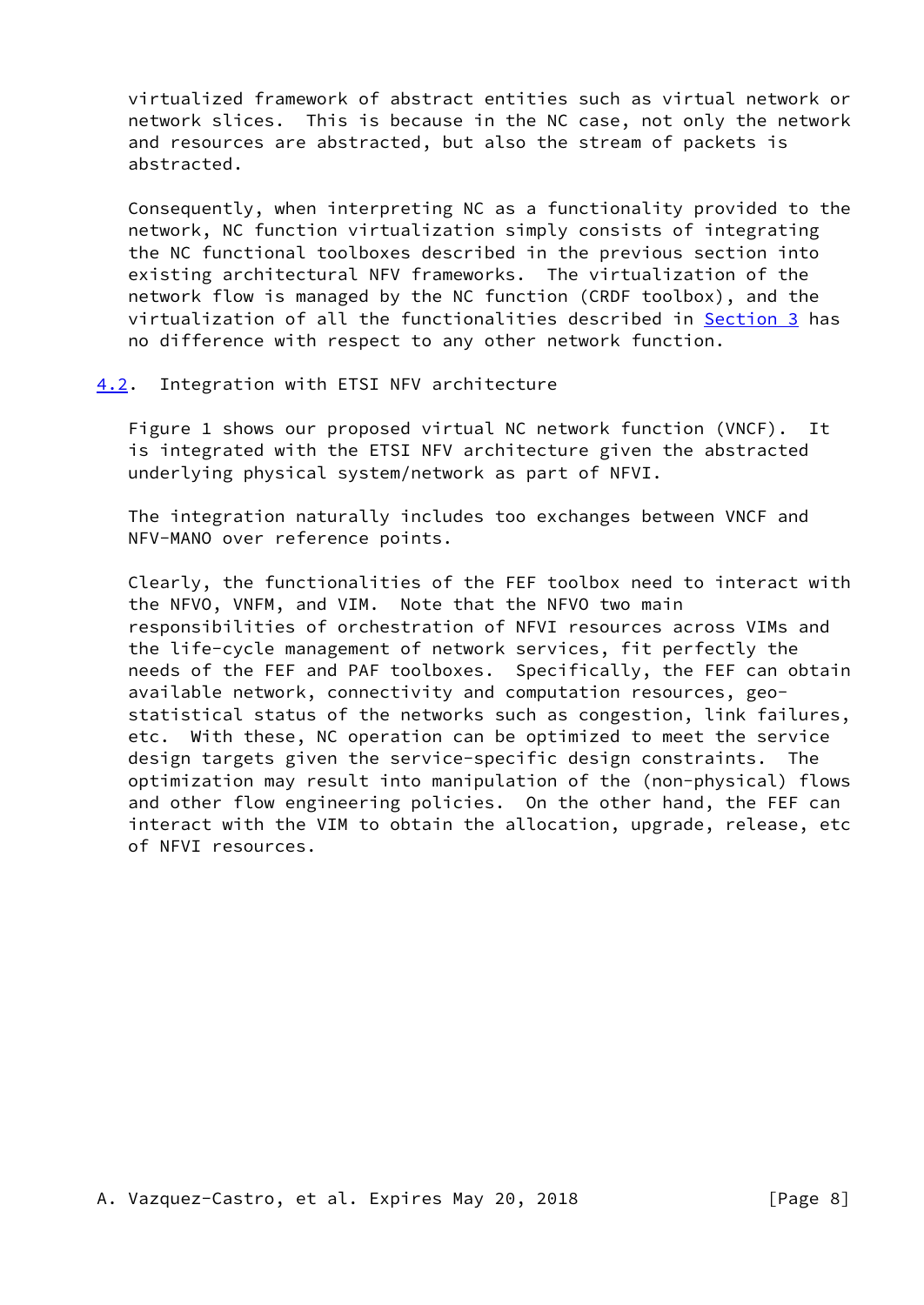<span id="page-9-1"></span>



 Figure 1: ETSI NFV framework with one VNCF box as part of the set of available VNFs

## <span id="page-9-0"></span>[4.3](#page-9-0). Example

 We describe here a high-level example of a general procedure of interaction between the VNCF and the NFV-MANO. The NFV-MANO has repositories that hold different information regarding network services (NSs) and VNFs (VNCF is part of VNFs). There are four types of repositories as follows:

- o VNF catalogue represents the repository of all usable VNF packages, supporting the creation and management of the VNF packages.
- o NS catalogue represents the repository of all usable NSs.
- o NFV instances is the repository that holds details of all VNF instances and NS instances, represented by either a VNF record or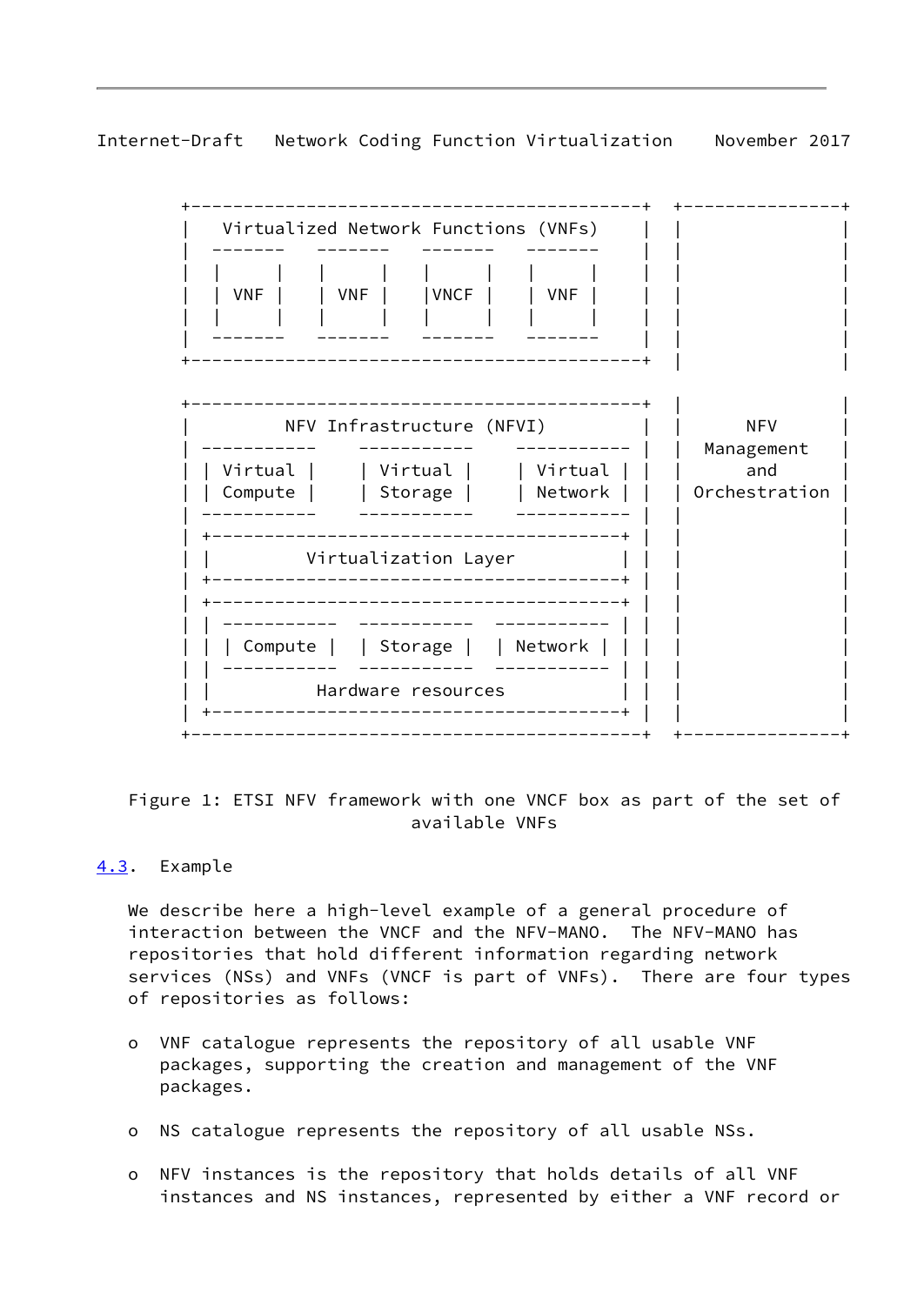a NS record, respectively, during the execution of VNF/NS life cycle management operations.

A. Vazquez-Castro, et al. Expires May 20, 2018 [Page 9]

<span id="page-10-1"></span>Internet-Draft Network Coding Function Virtualization November 2017

 o NFVI resources is the repository that holds information about NFVI resources utilized for the establishment of NS and VNF instances.

 Assume a network abstracted as a set of N coding nodes, each with encoding/re-encoding/decoding and (possibly) multi-link connectivity. A user of the VNCF wants to provide an ultra-reliable service (e.g. mission-critical communications) to the N nodes. The performance objectives are given as a set of N reliability and delay objective performance metrics, which are geo-location dependent. We call this VNCF instantiation as a virtual geo-network coding function (VGNCF), which is activated and its management and orchestration take place.

 A detailed interaction with the architectural blocks (some under definition) is as follows.

o TBD

 The next section will briefly introduce a real-world application scenario associated woth the effective deivery of multimedia content in a hybrid satellite-terrestrial network.

#### <span id="page-10-0"></span>[4.3.1](#page-10-0). The SHINE use case

 SHINE stands for "Secure Hybrid In Network caching Environment". It has two main distinctive features, associated with, respectively, the broadcast-enabled satellite core and the edge distribution networks. Within the former part of the network, we rely on network coding in order to define a coded multicast technique allowing us to improve both performance and security of communications. At the edges of the distribution network, which also act as in-network caches, we instead leverage cutting-edge streaming technologies (namely, MPEG-DASH and/ or WebRTC) in order to optimize content distribution towards the end users of the network.

 A high-level view of the SHINE architecture is reported in Figure 2. The picture highlights the main logical components of the architecture, in terms of macro-blocks and related functionality. Namely, we identify the following elements: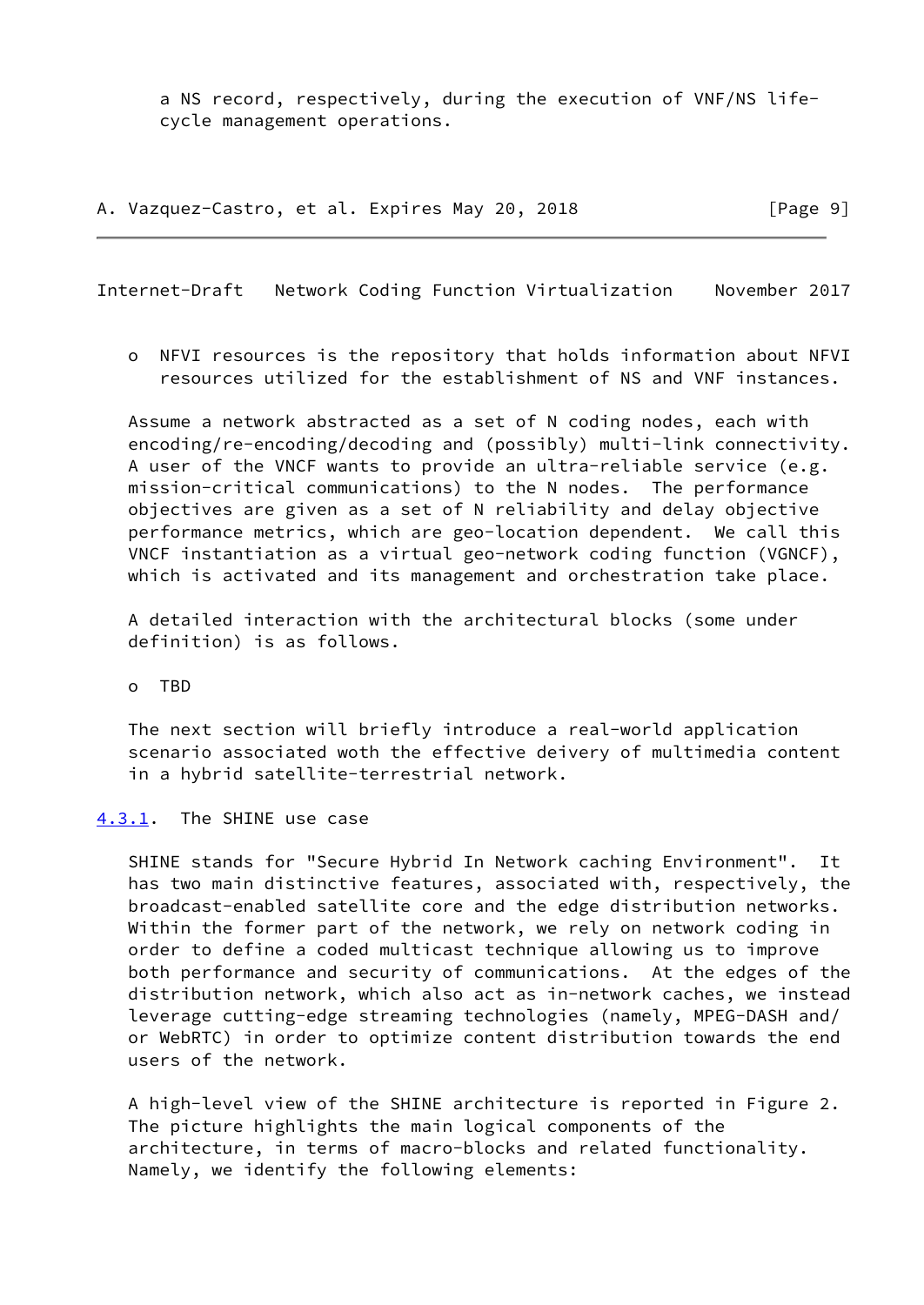- 1. a source encoder block, taking on the responsibility of properly encoding the original content in order to allow for the subsequent coded multicast transmission over the satellite network;
- 2. the core satellite-enabled communication infrastructure, looking after DVB-enabled transmission of coded multicast frames from the content provider to the edge caches, both during the cache

|  | A. Vazquez-Castro, et al. Expires May 20, 2018 |  |  |  |  | [Page 10] |
|--|------------------------------------------------|--|--|--|--|-----------|
|--|------------------------------------------------|--|--|--|--|-----------|

 population phase and during the steady-state operation of the CDN;

 3. two different "flavors"" of edge access networks: (i) a WebRTC enabled access network, included in the architecture in order to demonstrate SHINE's operation in the presence of this novel real time communication infrastructure at the edges of the overall content delivery architecture; (ii) an MPEG-DASH enabled access network, included in the architecture in order to demonstrate SHINE's capability of leveraging such a well-assessed web-based distribution approach.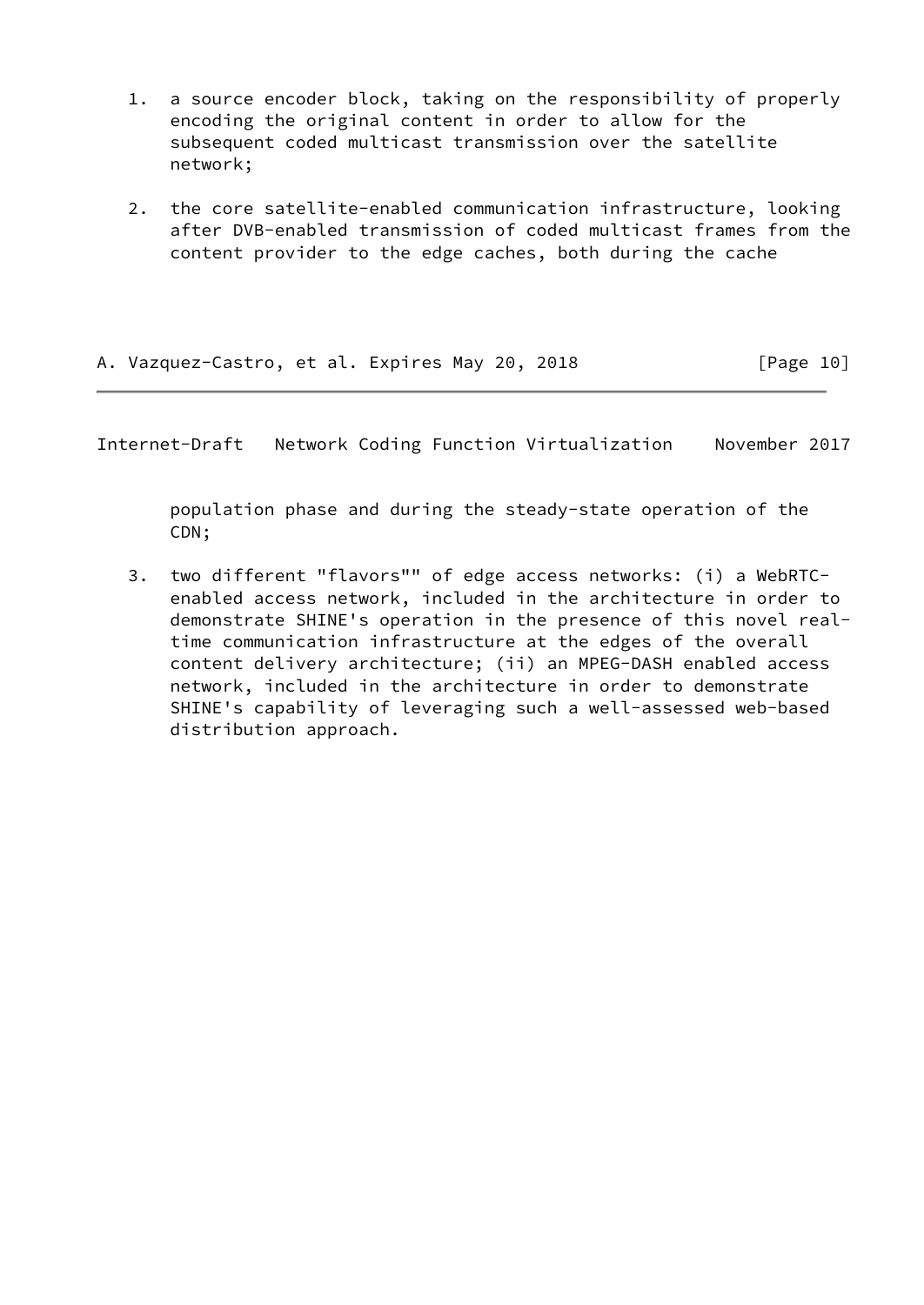# A. Vazquez-Castro, et al. Expires May 20, 2018 [Page 11]

## Internet-Draft Network Coding Function Virtualization November 2017

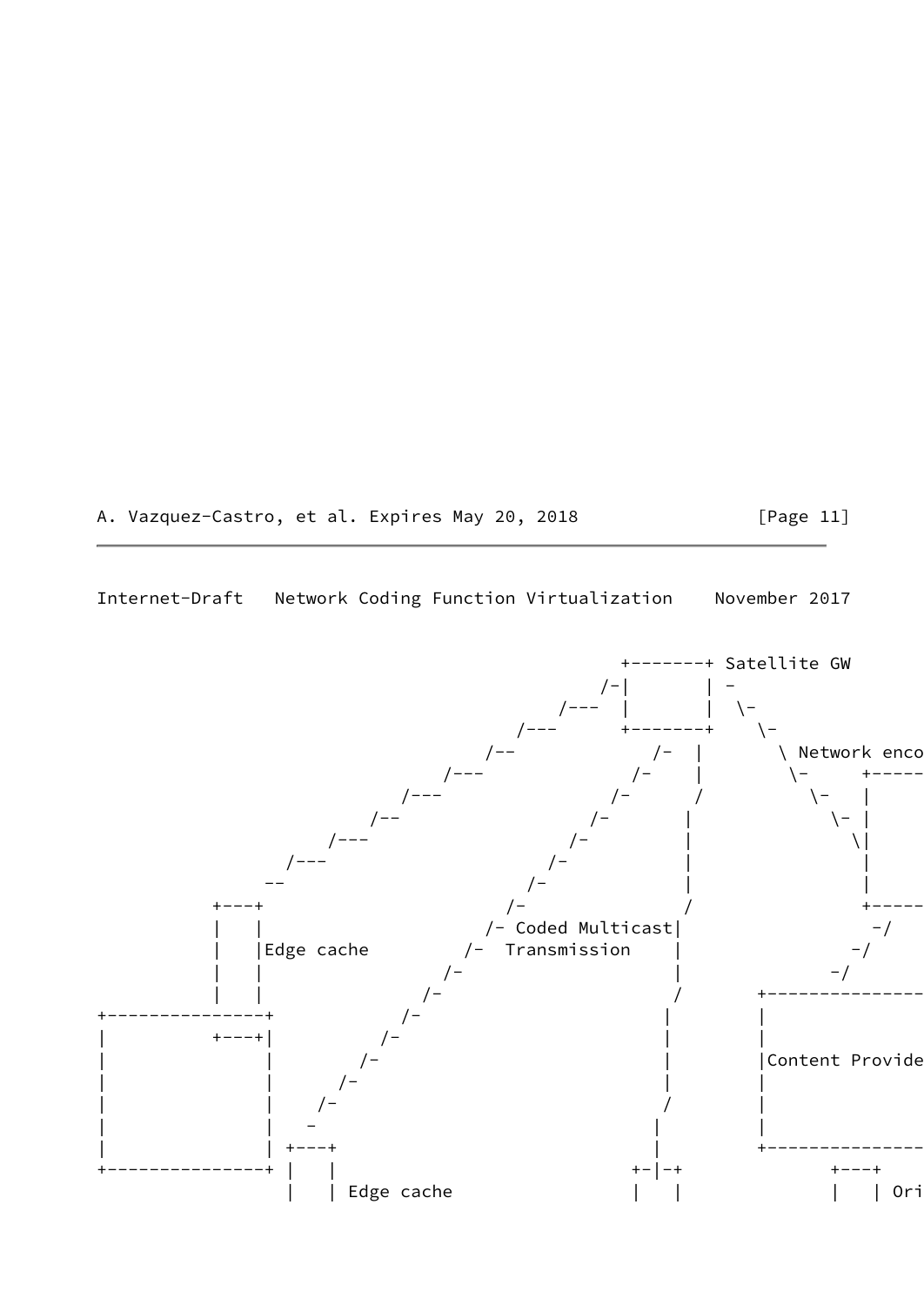

#### Figure 2: The SHINE use case

 The system components which are of uttermost importance in this document, in view of the observation that they can highly benefit from the effective utilization of Network Coding as a Virtual Network Function are analyzed in further detail in the following.

 The source encoder is a software module implementing the main logic behind the proposed coded multicast technique. It is in charge of

A. Vazquez-Castro, et al. Expires May 20, 2018 [Page 12]

Internet-Draft Network Coding Function Virtualization November 2017

 transforming the original content and applying the required transformations in order to arrive at a representation format that is suitable for the subsequent coded multicast transmission. The component in question has indeed to look after both the cache population phase and the actual content delivery phase. The cache population phase envisages that the edge caches pre-fetch some content, based on appropriate functions of the content library, as well as on information about estimated future users' demand for content. During the delivery phase, on the other hand, the source forms a multicast "codeword" to be transmitted over the shared link in order to meet the actual users' content demands. As already stated, we envisage that the cache population phase is carried out through transmission (over the satellite core network connecting source node with edge caches) of content chunks. As to the content delivery phase, it takes place through DVB-encapsulated transmission, over the satellite network, of coded multicast frames.

Satellite Core Network is the network segment that basically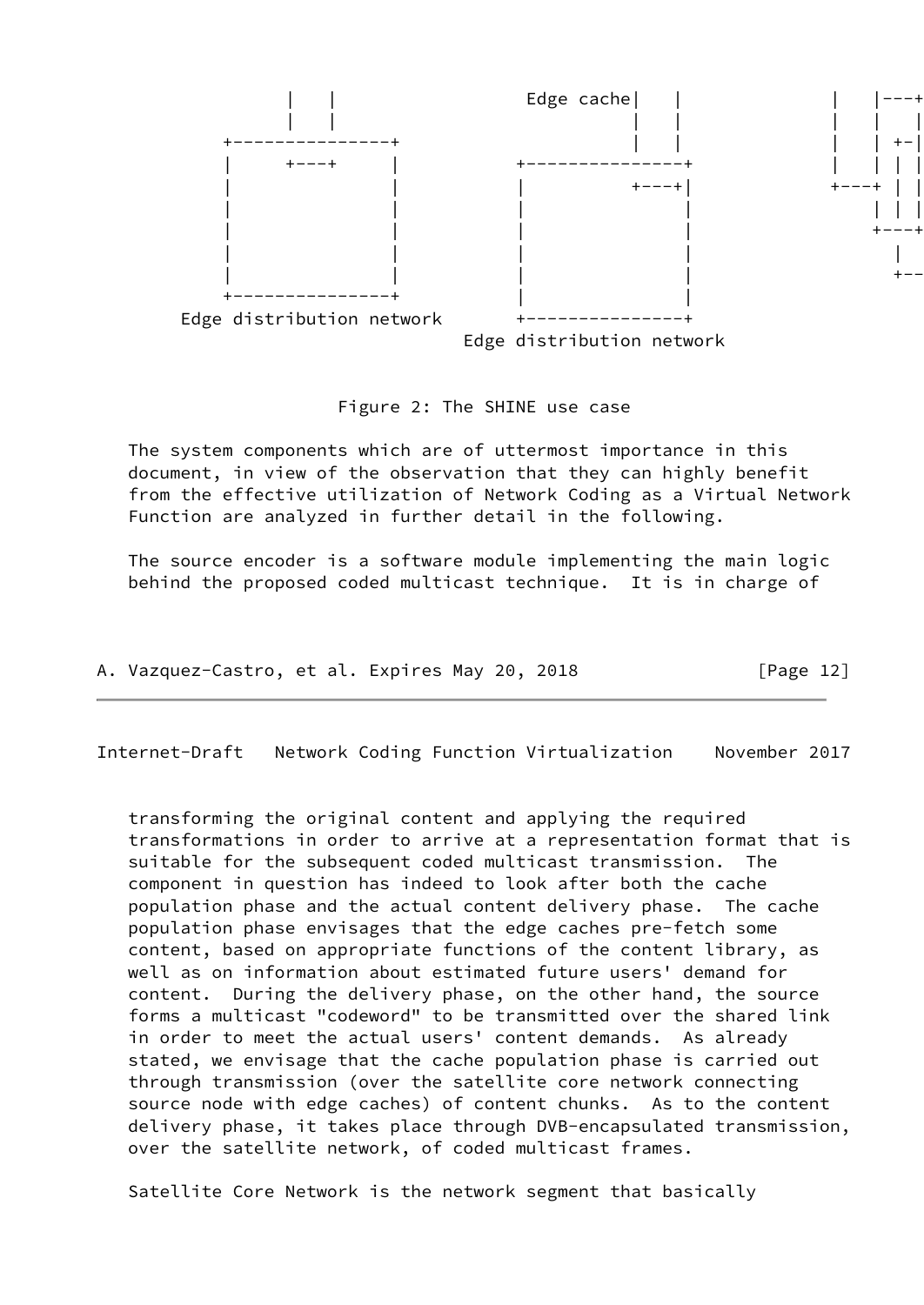interconnects the Source Encoder, which produces and processes multimedia contents, and several Edge Networks, where the in-network caches represent the boundary network elements. The satellite network trunk leverages standard DVB-S or DVB-S2 broadcast

 The delivery phase hence occurs after the placement phase, when traffic is high and network resources are scarce and expensive (e.g., in the evening). At the beginning of this phase, each user reveals its request for one of the m files. The server is informed of these K requested files. In response, the server sends RF bits (or the equivalent of R files) over the shared link. The number R is called the rate of the server transmission or equivalently load of the satellite link. From the server transmission and its local cache content, each user needs to be able to recover their requested files. As already anticipated, SHINE looks after both the content placement and delivery phases. The objective is to minimize the rate R with which every possible set of user demands can be satisfied. The constraints are the storage limit during content placement and the recovery requirement during content delivery. Both phases are generic for both coded and uncoded schemes, but naively performed in the uncoded case. In fact, when relying on uncoded or naive multicasting during the delivery phase, it is well known that the optimal caching strategy is to cache the top M most popular files at each user cache. Though, this is in general far from optimal when coding can be used in the delivery phase. Thanks to the adoption of the dynamically provided Virtual Network Coding Function, SHINE discloses the potential of caching-aided code design and illustrates its major advantages compared to the optimal caching policy under uncoded (naive) multicasting. In a nutshell, the designed architecture shows how the combined use of edge caching and coded

A. Vazquez-Castro, et al. Expires May 20, 2018 [Page 13]

<span id="page-14-1"></span>Internet-Draft Network Coding Function Virtualization November 2017

 multicasting represents a promising approach to simultaneously serve multiple unicast demands via coded multicast transmissions, leading to order-of-magnitude bandwidth efficiency gains.

#### <span id="page-14-0"></span>[5](#page-14-0). Conclusions

 This memo presents a preliminary version of proposal for the design of NC as a network function. It is also discussed that it can be virtualized and integrated into a NFV architecture.

<span id="page-14-2"></span>[6](#page-14-2). Differences with respect to version -01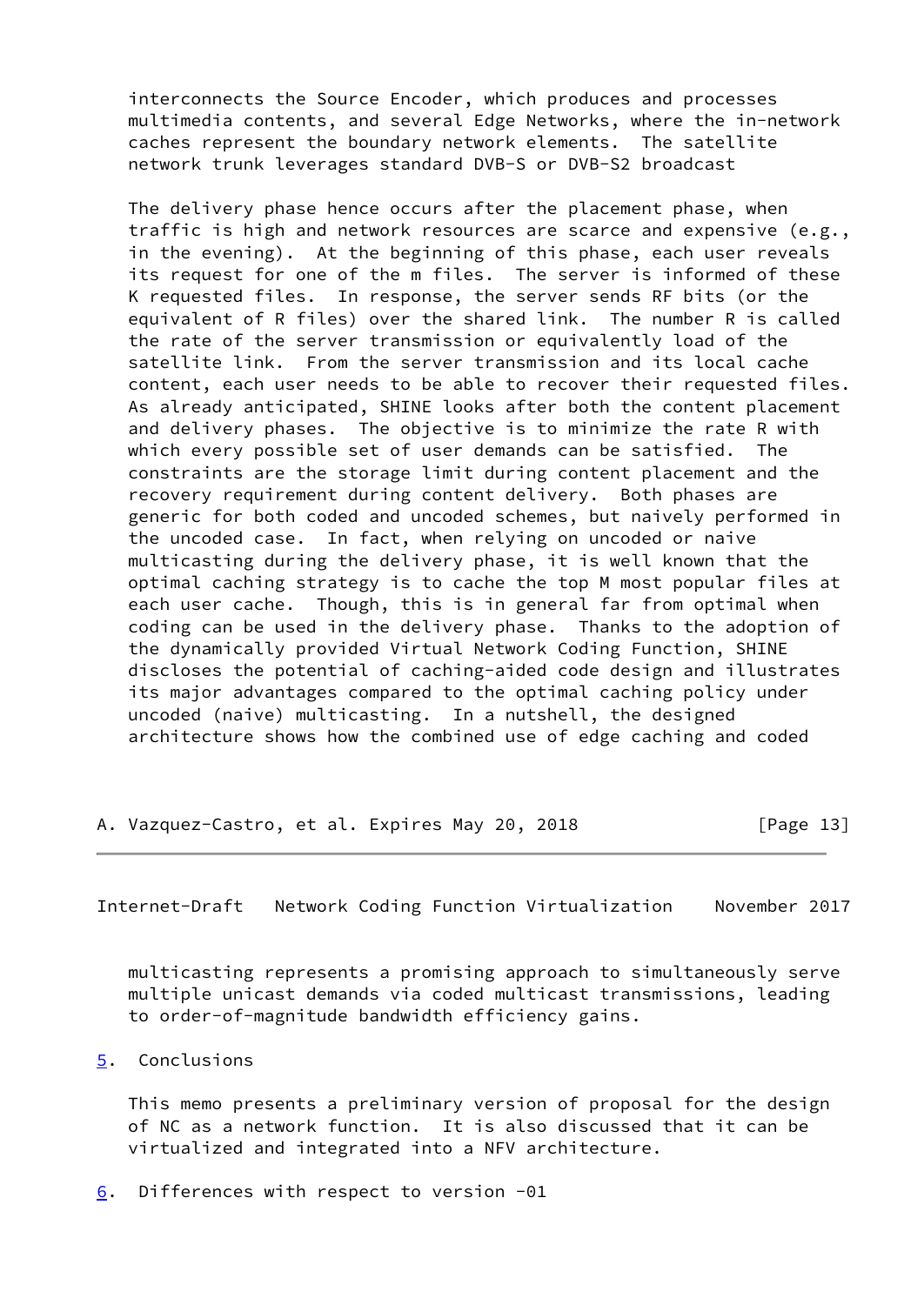Major restructuring of [section 3.](#page-5-0)

<span id="page-15-0"></span>[7](#page-15-0). Acknowledgements

 The authors want to thank Dr. Harald Skinnemoen for useful comments and discussions. The first author wants to thank Dr. Carlos J. Bernardos and Luis M. Contreras for useful discussions.

The authors also want to acknowledge the following ongoing projects.

- 1. GEO-VISION GNSS driven EO and Verifiable Image and Sensor Integration for mission-critical Operational Networks. EU funded project under the call H2020-GALILEO-2014-1 by the European Global Navigation Satellite Systems Agency (project reference 641451).
- 2. SatNetCode Satellite Network-Coding for high performance, semantic-aware mission-critical visual communications. This project is funded by the European Space Agency, under contract No. 4000115046/15/NL/US.
- 3. HENCSAT Highly Efficient Network Coding for Satellite Applications Test-bed. This project is funded by the European Space Agency, under contract No. 4000118143/16/NL/EM.
- 4. SHINE Secure Hybrid In Network caching Environment. This project is funded by the European Space Agency, under Contract No. 4000118273/16/NL/CLP.
- <span id="page-15-1"></span>[8](#page-15-1). IANA Considerations

This memo includes no request to IANA.

A. Vazquez-Castro, et al. Expires May 20, 2018 [Page 14]

<span id="page-15-3"></span>Internet-Draft Network Coding Function Virtualization November 2017

<span id="page-15-2"></span>[9](#page-15-2). Security Considerations

 This memo includes no Network Coding Function Virtualization specific security definitions yet.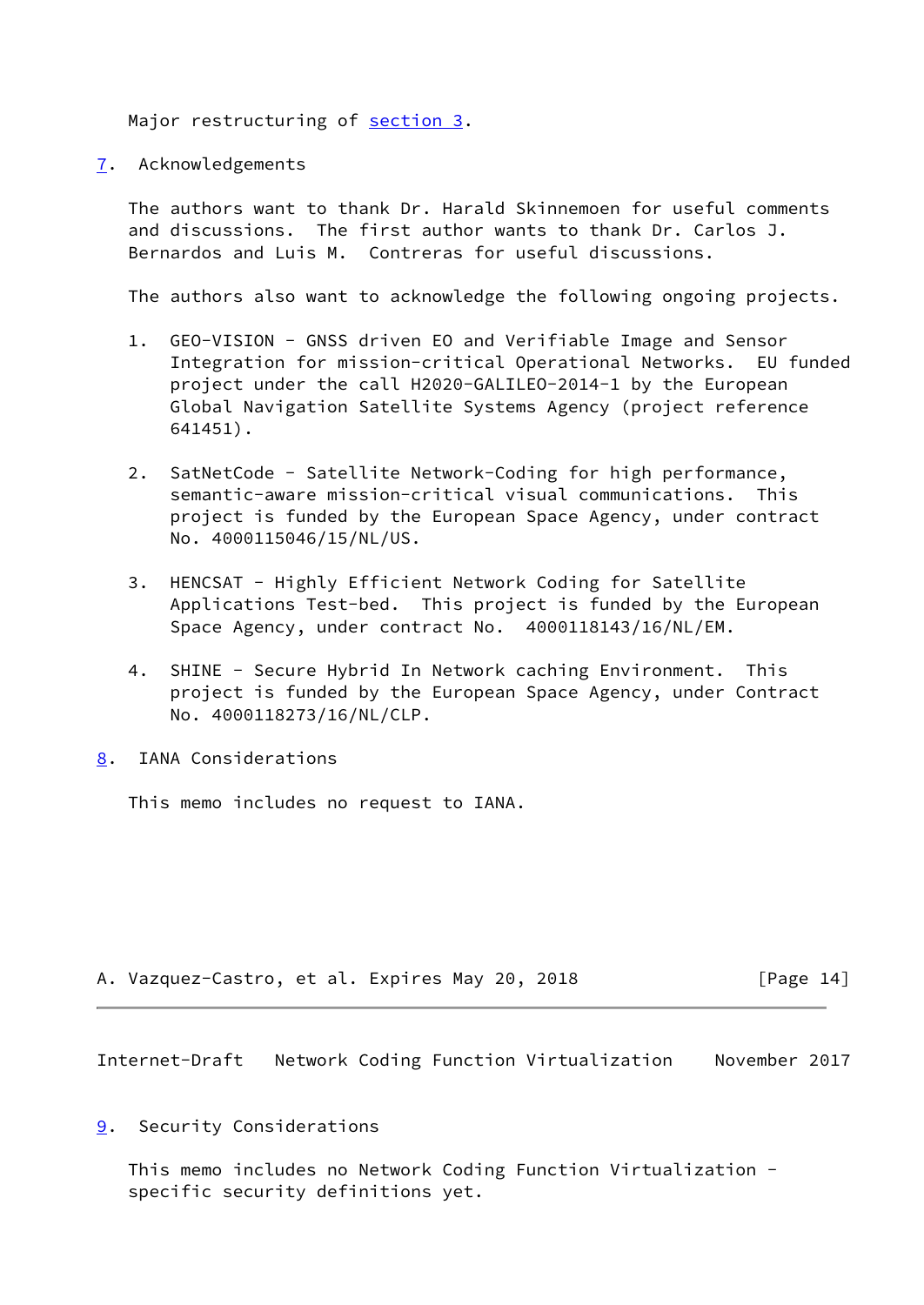#### <span id="page-16-0"></span>[10.](#page-16-0) References

<span id="page-16-1"></span>[10.1](#page-16-1). Normative Information References

- <span id="page-16-4"></span> [etsi\_gs\_nfv\_002\_v1.2.1] "Network Function Virtualisation (NFV); Architectural Framework", 2014.
- [etsi\_nvf\_whitepaper] "Network Functions Virtualisation (NFV). White Paper 2", 2014.
- [I-D.irtf-nwcrg-network-coding-taxonomy] Firoiu, V., Adamson, B., Roca, V., Adjih, C., Bilbao, J., Fitzek, F., Masucci, A., and M. Montpetit, "Network Coding Taxonomy", [draft-irtf-nwcrg-network-coding-taxonomy-01](https://datatracker.ietf.org/doc/pdf/draft-irtf-nwcrg-network-coding-taxonomy-01) (work in progress), October 2016.
- [RFC6363] Watson, M., Begen, A., and V. Roca, "Forward Error Correction (FEC) Framework", [RFC 6363](https://datatracker.ietf.org/doc/pdf/rfc6363), 2011.

<span id="page-16-2"></span>[10.2](#page-16-2). Conceptual ground basis

- [AHL00] Ahlswede, R., Cai, N., Y. R. Li, S., and R. W. Yeung, "Network information flow", in IEEE Trans. Inform. Theory, vol. 46, pp. 1204-1216, July 2000.
- [KOE03] Koetter, R. and M. Medard, "An algebraic approach to network coding", in IEEE/ACM Trans. on Networking, vol. 11, n. 5., pp. 782-795, October 2003.
- [LI03] Y.R.Li, S., W. Yeung, R., and N. Cai, "Linear network coding", in IEEE Trans. Inform. Theory, vol. 49, n. 2., pp. 371-381, February 2003.

<span id="page-16-3"></span>[10.3](#page-16-3). Application references

 [ALE13] Alegre-Godoy, R. and M. A. Vazquez-Castro, "Spatial Diversity with Network Coding for ON/OFF Satellite Channels", in IEEE Communications Letters, vol. 17, No. 8, pp. 1612-1615, August 2013.

A. Vazquez-Castro, et al. Expires May 20, 2018 [Page 15]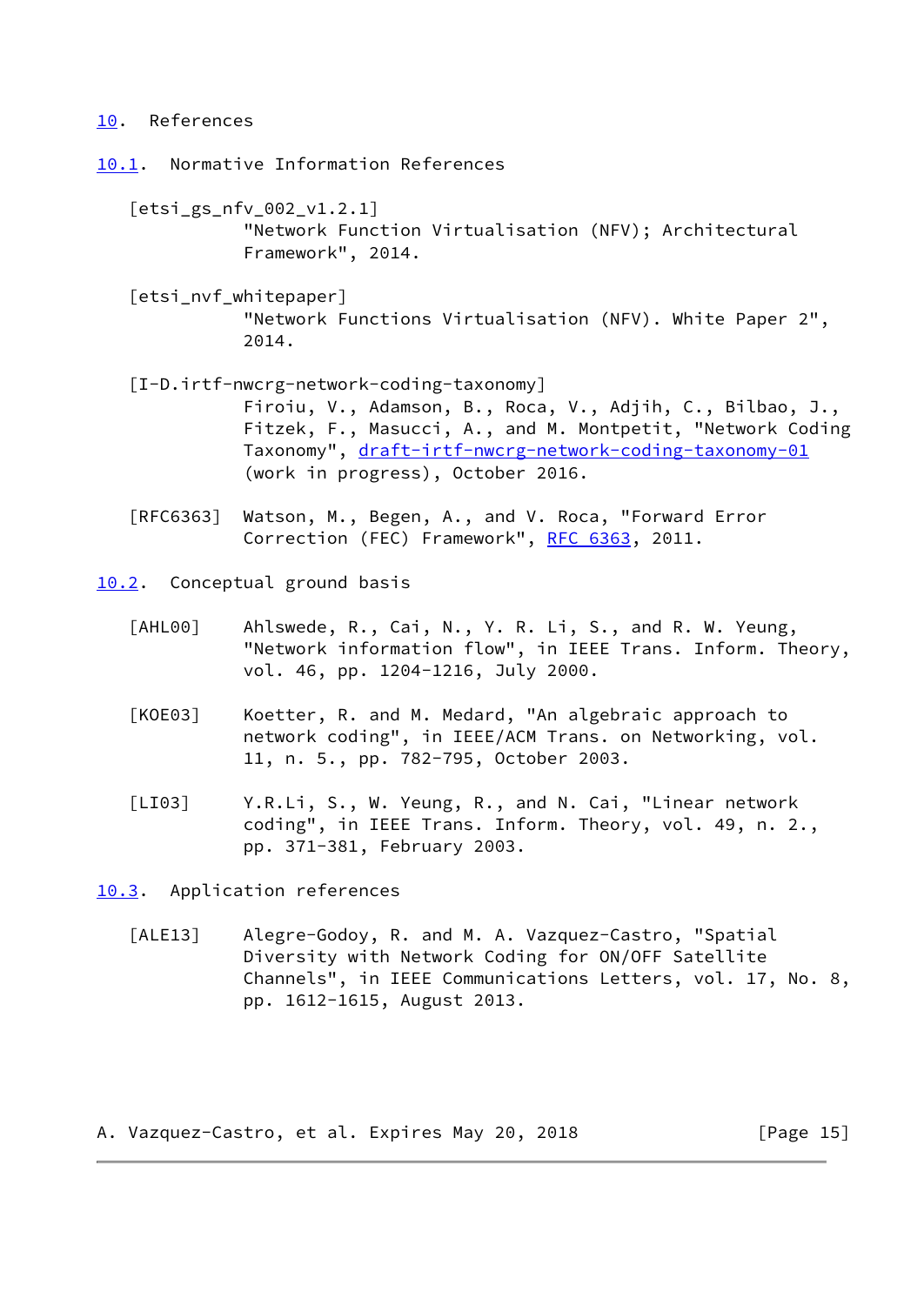- [ALE15] Alegre-Godoy, R. and M. A. Vazquez-Castro, "Network Coded Multicast over Multi-beam Satellite Systems", in Mathematical Problems in Engineering, vol. 2015, Article ID 364234, May 2015.
- [DO16.1] Do-Duy, T. and M. A. Vazquez-Castro, "Design of Virtualized Network Coding Functionality foR Reliability Control of Communication Services over Satellite", submitted to Special Issue on Network Coding. International Journal of Satellite Communications and Networking, 2016.
- [Do16.2] Do-Duy, T. and M. A. Vazquez-Castro, "Network coding function virtualization", in IEEE 17th International Workshop on Signal Processing Advances in Wireless Communications (SPAWC), September 2016, INVIED PAPER.
- [HAN15] Hansen, J., E. Lucani, D., Krigslund, J., Medard, M., and F. H. P. Fitzek, "Network coded software defined networking: enabling 5G transmission and storage networks", in IEEE Communications Magazine, 2015.
- [HEI09] Heide, J., V. Pedersen, M., H. P. Fitzek, F., and T. Larsen, "Network Coding for Mobile Devices - Systematic Binary Random Rateless Codes", in ICC Workshops, 2009.
- [SAX15] Saxena, P. and M. A. Vazquez-Castro, "DARE: DoF-Aided Random Encoding for Network Coding over Lossy Line Networks", in IEEE Communications Letters, vol. 19, No. 8, pp. 1374-1377, August 2015.
- [SZA15] Szabo, D., Nemeth, F., Sonkoly, B., Gulyas, A., and F. H. P. Fitzek, "Towards the 5G revolution: A software defined network architecture exploiting network coding as a service", in SIGCOMM Comput. Commun, 2015.
- [VAZ15.1] A. Vazquez-Castro, M., "A Geometric Approach to Dynamic Network Coding", in Information Theory Workshop, Jeju, Korea, October 2015.
- [VAZ15.2] A. Vazquez-Castro, M., "Subspace coding over Fq-linear erasure satellite channels", in 12th International Symposium on Wireless Communication Systems, pp. 216-220, August 2015.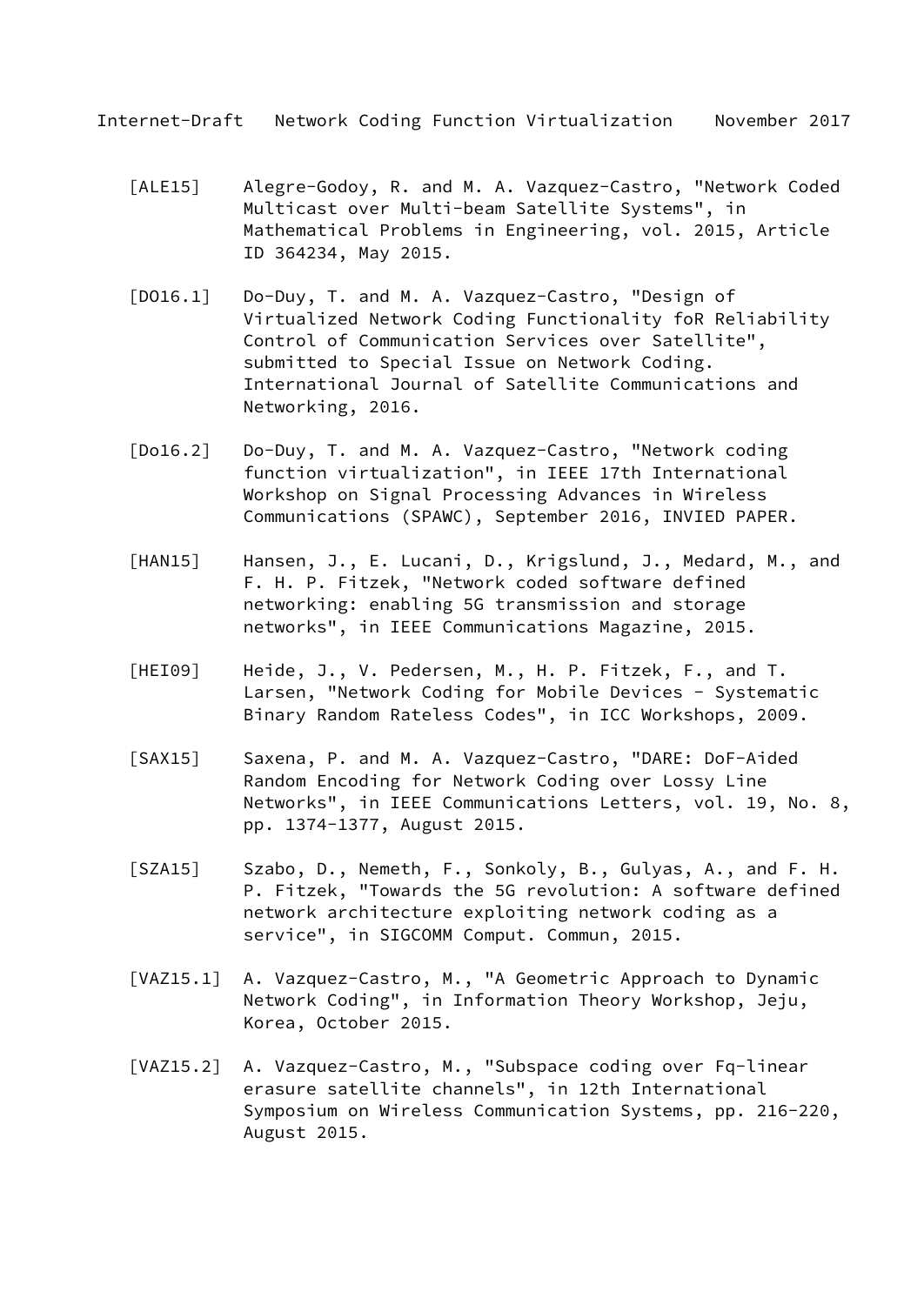<span id="page-18-0"></span> [VAZ15.3] A. Vazquez-Castro, M. and P. Saxena, "Network Coding over Satellite: From Theory to Design and Performance", in Volume 154 of the series Lecture Notes of the Institute for Computer Sciences, Social Informatics and Telecommunications Engineering, pp. 315-327, September 2015, INVITED PAPER.

Authors' Addresses

 M.A. Vazquez-Castro Autonomus University of Barcelona Campus de Bellaterra Barcelona, 08391 Spain

Email: angeles.vazquez@uab.es

 Tan Do-Duy Autonomus University of Barcelona Campus de Bellaterra Barcelona, 08391 Spain

Email: tan.doduy@uab.es

 Simon Pietro Romano University of Napoli Federico II Via Claudio 21 Napoli, 80125 Italy

Email: spromano@unina.it

 Antonia Maria Tulino University of Napoli Federico II Via Claudio 21 Napoli, 80125